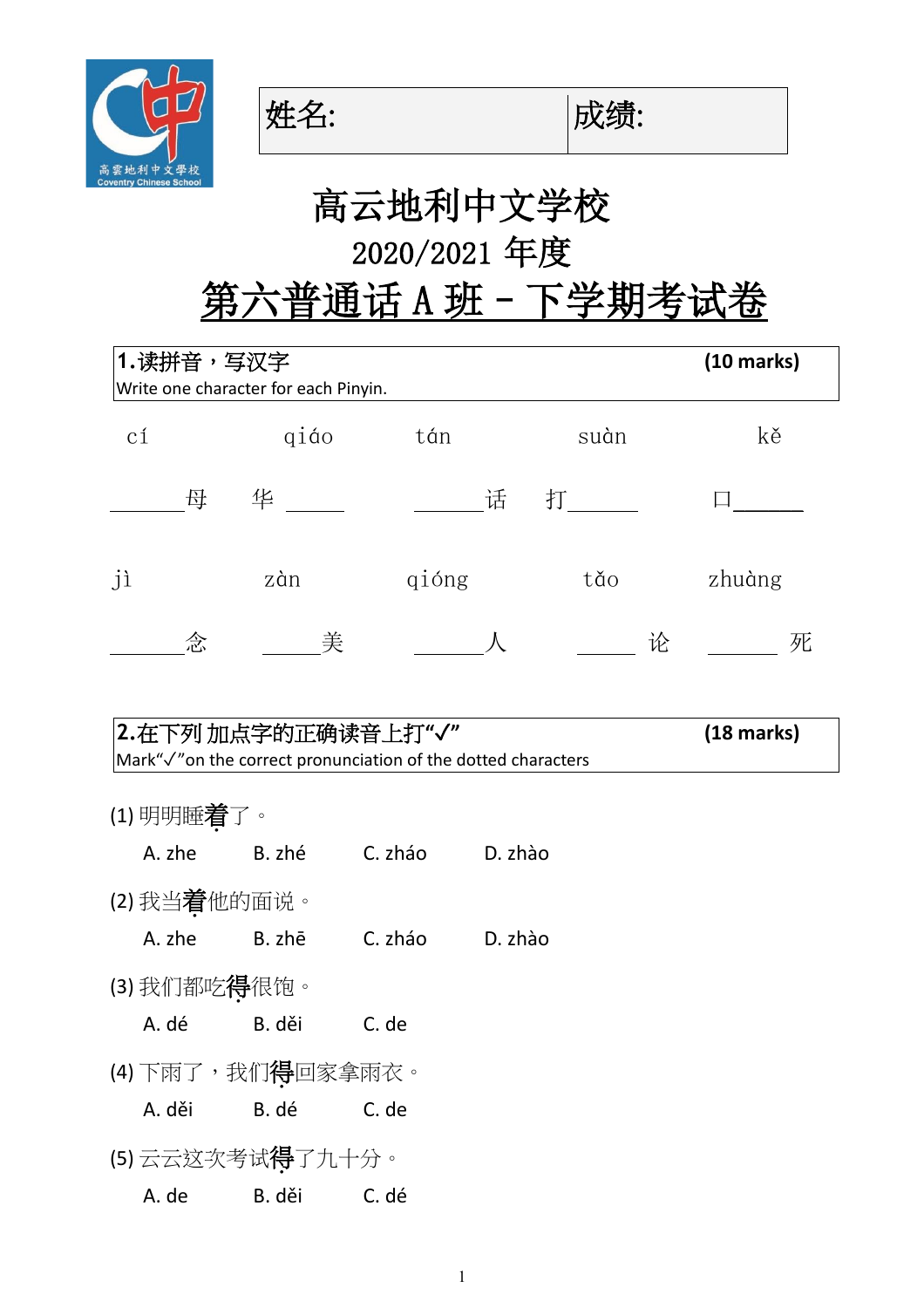|          | (b) 发囚郏呾和小乆掞大大仕込里¶坦遗。    |          |          |
|----------|--------------------------|----------|----------|
| A. xiān  | B. xiàng                 | C. xiāng | D. xiáng |
|          | (7)妈妈给我买了一台照相机。          |          |          |
| A. xiàng | B. xiān                  | C. xiāng | D. xiáng |
|          | (8) 这一行字用汉语怎么说?          |          |          |
| A. xíng  | B. hang                  | C. hang  | D. hán   |
|          | (9)我们都去飞机场为他送 <b>行</b> 。 |          |          |
| A. xíng  | B. hang                  | C. hang  | D. hán   |

(6) 英国新疆和西哥和亚洲城市

**3.**比一比,再组词语 **(20 marks)** Compare and form phrases. 记\_\_\_\_\_\_\_\_ 油\_\_\_\_\_\_\_\_ 休\_\_\_\_\_\_\_\_ 反\_\_\_\_\_\_\_\_ 借\_\_\_\_\_\_\_\_ 纪\_\_\_\_\_\_\_\_ 邮\_\_\_\_\_\_\_\_ 体\_\_\_\_\_\_\_\_ 饭\_\_\_\_\_\_\_\_\_ 错\_\_\_\_\_\_\_\_\_ 运\_\_\_\_\_\_\_ 根\_\_\_\_\_\_\_\_ 利\_\_\_\_\_\_\_\_ 简\_\_\_\_\_\_\_\_ 称\_\_\_\_\_\_\_\_ 远\_\_\_\_\_\_\_ 很\_\_\_\_\_\_\_\_ 历\_\_\_\_\_\_\_\_ 检\_\_\_\_\_\_\_\_ 秋\_\_\_\_\_\_\_\_

### **4.**选字填空 **(12 marks)**

Choose the right characters to fill in the blanks.

票 元 园 圆 漂 飘 (1) 我要去火车站买车( )。 (2) 这本书花了我十美( )。 (3) 她从超市买了几只( )珠笔。 (4) 我有一只非常( )亮的小猫。 (5) 上周六妈妈带着我和弟弟去动物( )看老虎。 (6) 秋天到了, 树上的叶子一片片的( ) 落下来。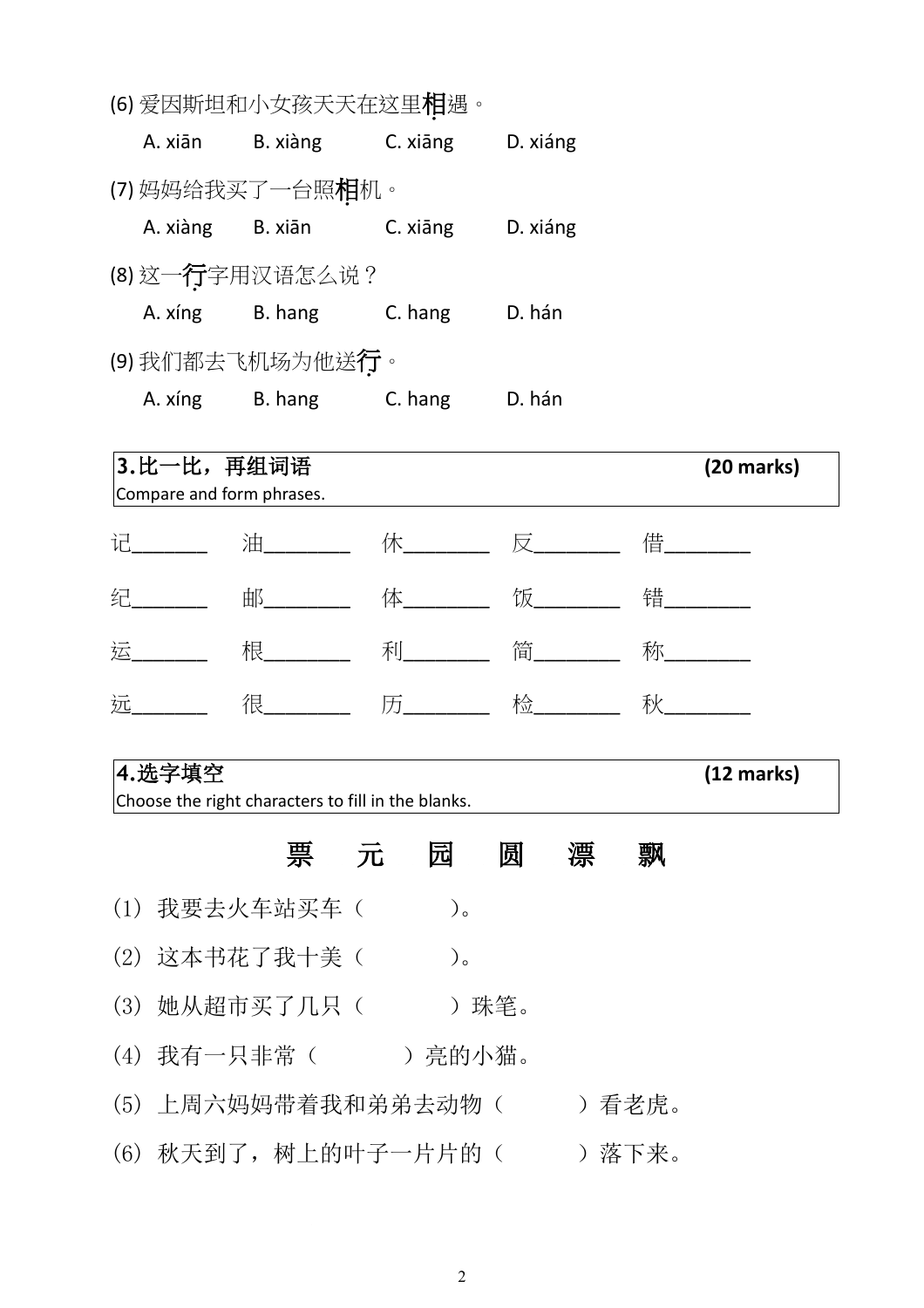### 头 串 道 把 条 粒

- (7) 有人从南方用船运来了一( )大象。
- (8) 农民高兴的拾起兔子,回家做了一( )好菜。
- (9) 狐狸看准一( )又大又好的葡萄。
- (10) 妈妈拿了一( )刷子来刷汽车上的挡风玻璃。
- (11) 我们沿着水面在船边画了一()线。
- (12) 飞船上还带了几( ) 农作物种子。

**5.** 画出下列句子中的错别字,把正确的字写在( ) 里 **(10 marks)** Find and circle the wrong characters in the sentence and write the correct words in  $($ )

- (1) 超市有个种笔、练习本、尺子、小刀和书等。 ()()
- (2) 很久一前, 有个农民在田里于活儿。 ( ) ( )
- (3) 独钓赛汪雪。 ( ) ( )
- (4) 宇航员在太空作了多种科学实检。 () ()
- (5) 在中国力史上, 唐代是很繁劳很富强的。 ( ) ( )

## **6.**造句 **(10 marks)** Make sentences with the given words.

\_\_\_\_\_\_\_\_\_\_\_\_\_\_\_\_\_\_\_\_\_\_\_\_\_\_\_\_\_\_\_\_\_\_\_\_\_\_\_\_\_\_\_\_\_\_\_\_\_\_\_\_\_\_\_\_\_\_\_\_\_\_\_\_\_\_\_\_\_\_\_\_\_\_\_\_\_\_\_\_\_\_\_\_\_\_\_\_\_\_\_\_\_\_\_\_\_\_\_\_\_\_\_\_\_\_\_\_\_\_\_\_\_

- (1) 因为...所以…
- $(2)$  一…就...
- (3) 要是

(4) 先…然后…

#### (5) 越来越